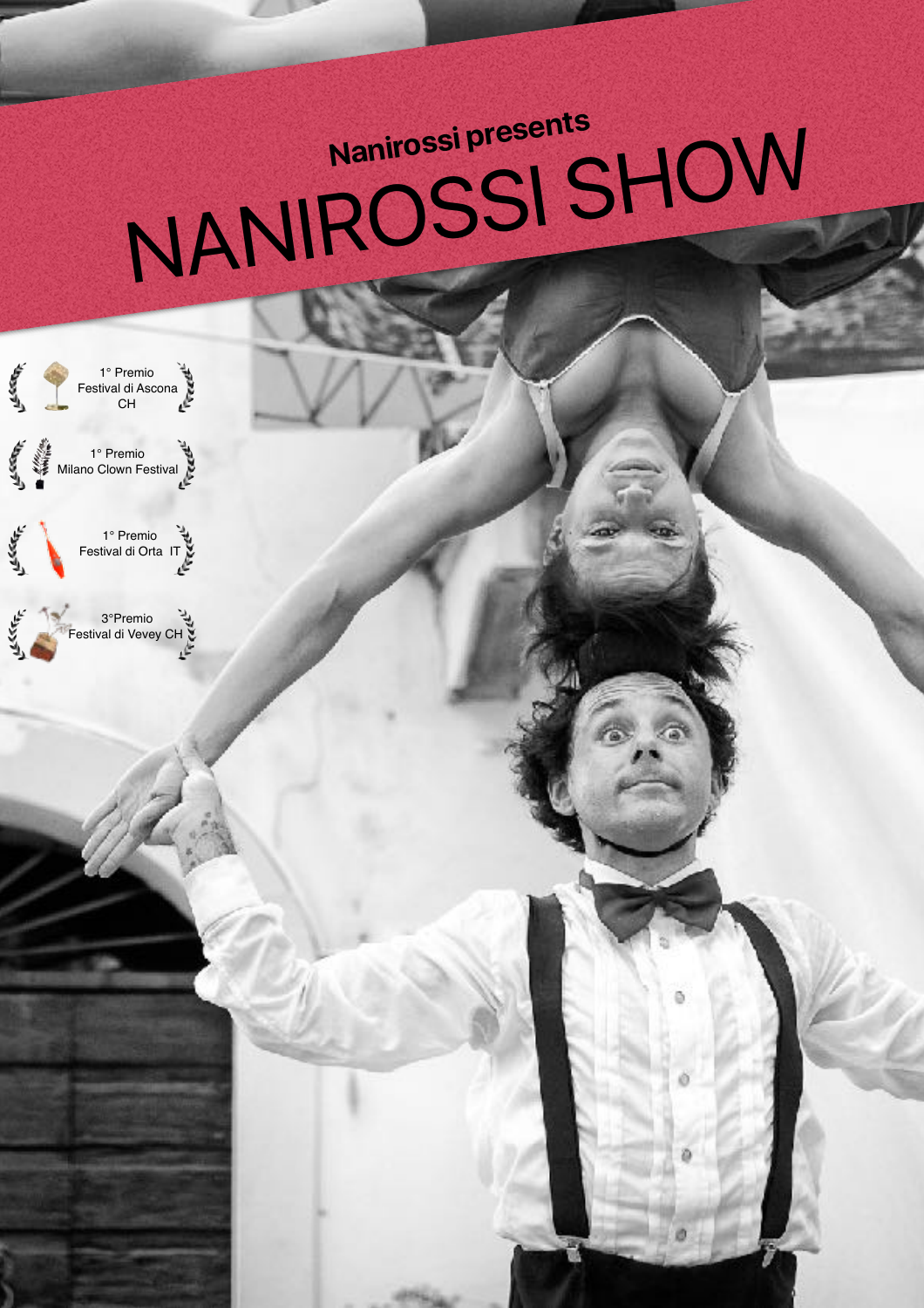**Nanirossi is a Italian delightful duo, skilled in hand to hand balancing and jugglin. In their show technique and entertainment brought together by an eccentric sense of humor. "Nanirossi show" has no barriers between the artist and the audience, between magic and reality. Every things is possible when Rodrigo and Josephina arrived....** 

**Nanirossi presents**  NANIROSSI SHOW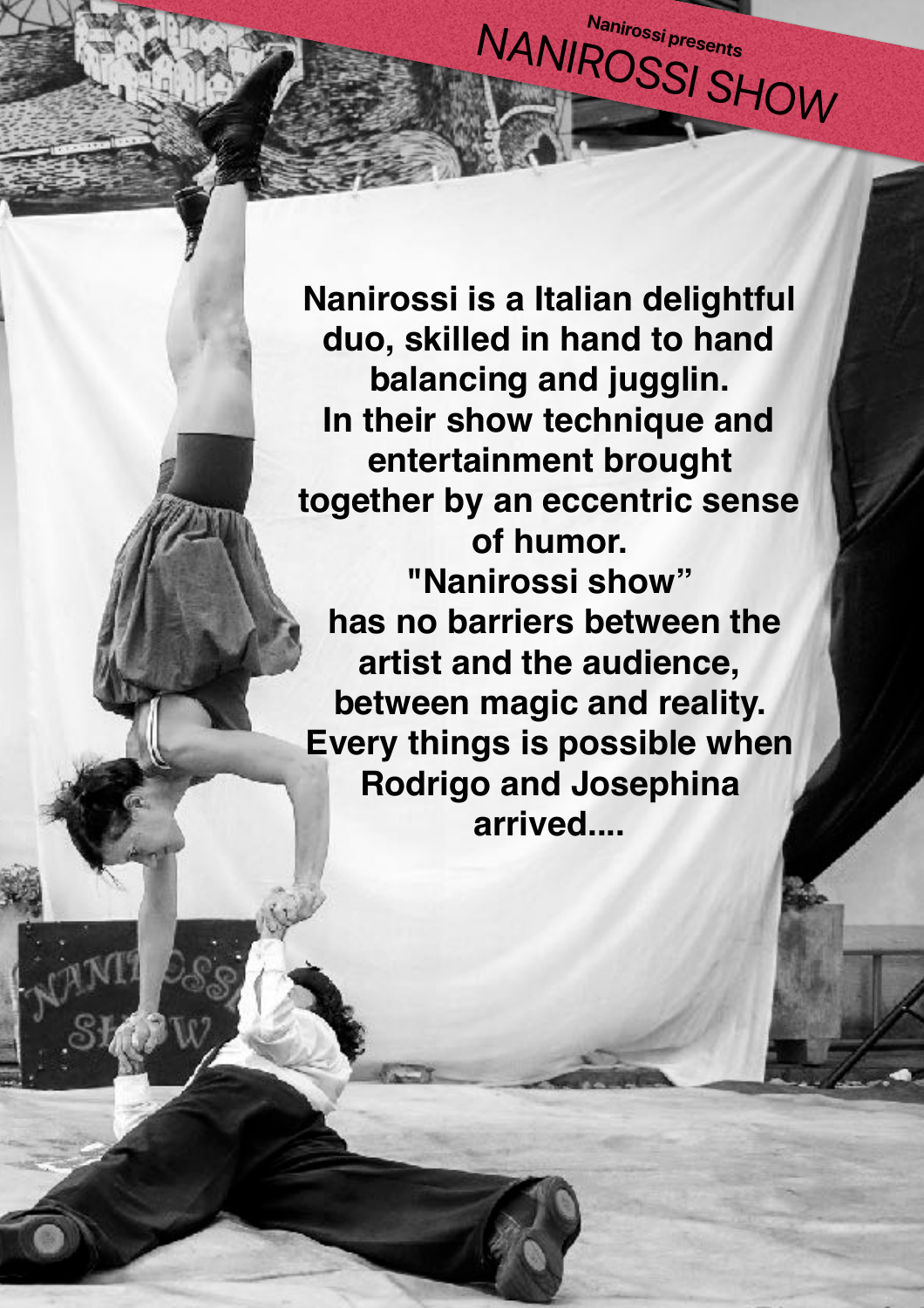**Nanirossi presents**  technical sheet

**Space 7m x 7m (flat floor) Height 4,5 m minimum**

**Set up 10 min.** 

**Sound: P.A.** 

**Light: basic ( To consult)** 

**Audio: autonome** 

Talked show (Italian / English / French) / or without words Suitable for children and adults Easy-to-host and quick to set up, fast and professional Indoor / Outdoor 40 / 45min aprox. (flexible)